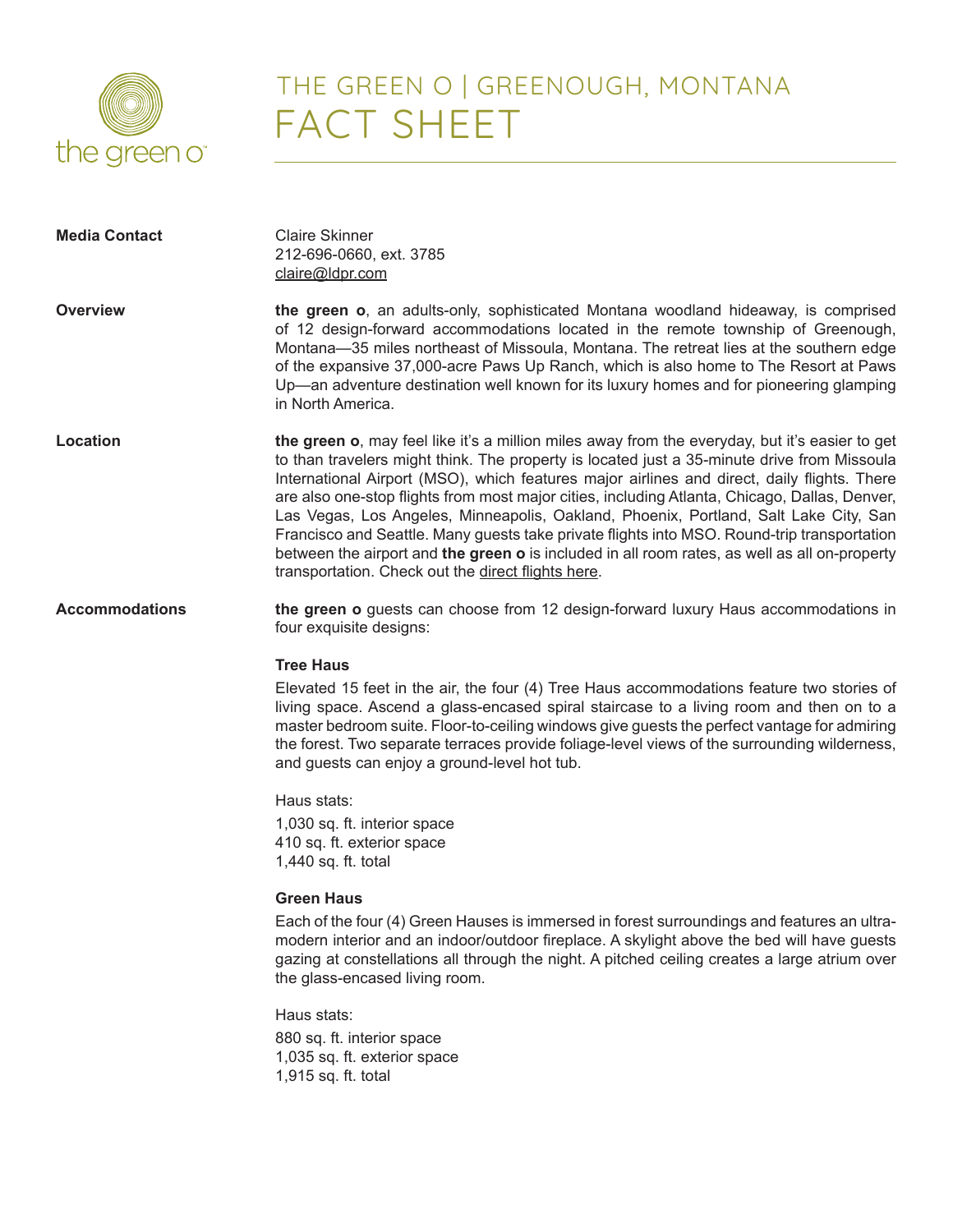

### THE GREEN O | GREENOUGH, MONTANA FACT SHEET

### **Round Haus**

The three (3) stylish Round Haus accommodations give guests license to wander. Its edgy design is a result of its curves. Both its living room and bedroom offer 180-degree window views, situating couples right in the center of the forest. Guests can relax in a sunken seating area with a two-sided fireplace or head to a rooftop terrace with panoramic views.

Haus stats:

918 sq. ft. interior space 767 sq. ft. exterior space 1,685 sq. ft. total

#### **Light Haus**

Guests can ignite a sense of wonder with a stay in the one (1) single Light Haus. The bumpout windows let the stars shine through the branches and into your bedroom. Pine foliage provides privacy while guests soak in their own hot tub on the inviting outdoor deck. With two glowing fireplaces, the Light Haus will warm the heart.

Haus stats:

1,080 sq. ft. interior space 830 sq. ft. exterior space 1,910 sq. ft. total

Each Haus offers the following amenities:

- Floor-to-ceiling windows
- Indoor/outdoor living space and a deck with outdoor hot tub
- Comfortable beds with down duvet comforters and pillows, known as *The Last Best Bed*®
- Luxurious bathrooms with heated granite-tiled floors and showers, sumptuously thick bath towels and robes and a selection of lotions, toiletries and bath salts
- State-of-the-art kitchens
- Complimentary Wi-Fi
- Unparalleled forest views

**Dining** and at the center of **the green o** is a freestanding private restaurant venue (the Social Haus), including a lounge area, a dining area, an open kitchen concept and panoramic views of the unspoiled forest. With menus that will change frequently, sometimes daily, **the green o** kitchen serves small, shareable plates, with nourishing entrees and artful desserts created by Executive Chef Brandon Cunningham and James Beard Award-nominated Pastry Chef Krystal Swenson. Meals will be focused around creative and healthy ingredients and include a rich variety of seasonal favorites. The property's nightly rates for each accommodation listed are inclusive of three meals per day per person, as well as nonalcoholic beverages and house wine, beer and liquor with lunch and dinner. Breakfast, lunch and dinner are served daily at **the green o** and The Resort's various restaurants.

**Events the green o** offers an assortment of intimate events exclusive to the property throughout the year catering to a variety of interests from food and wine to music and art. A full list can be found here.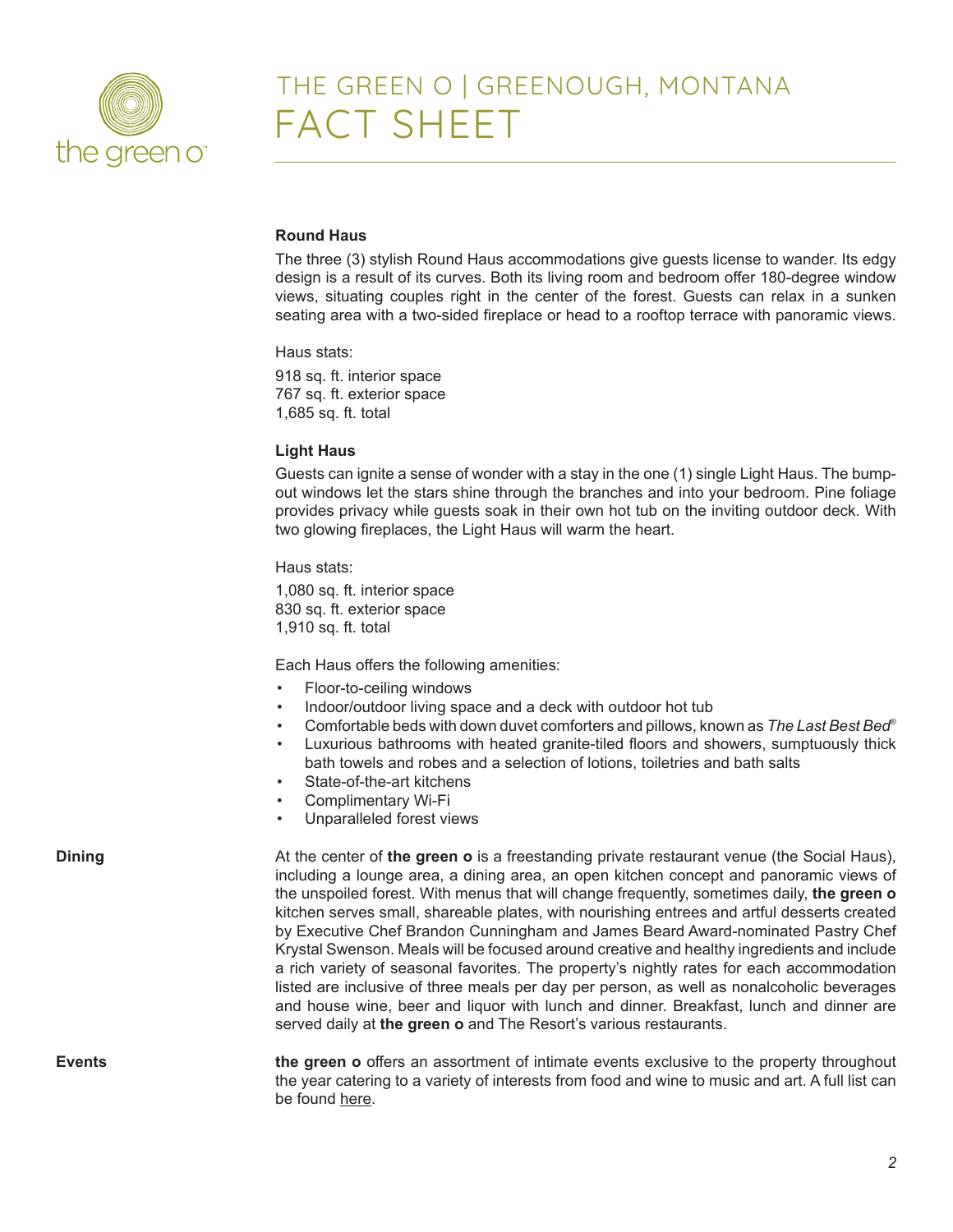

# THE GREEN O | GREENOUGH, MONTANA FACT SHEET

| <b>Sustainability</b>                | the green o was designed to help guests celebrate the scenic beauty and flora and<br>fauna of the Montana timberland. Furthermore, building sites were identified that would<br>accommodate the construction of each Haus without cutting down trees or disturbing the<br>land. Other sustainability initiatives include: construction method used to raise each Haus off<br>natural forest floor, rooftop decks to showcase surrounding forest canopy, a restaurant with<br>farm-to-table dining, no gas vehicles allowed on property, lighted walking trails, mountain<br>bikes provided to each Haus and special eco-friendly lighting systems. |
|--------------------------------------|----------------------------------------------------------------------------------------------------------------------------------------------------------------------------------------------------------------------------------------------------------------------------------------------------------------------------------------------------------------------------------------------------------------------------------------------------------------------------------------------------------------------------------------------------------------------------------------------------------------------------------------------------|
| Experiences<br>(Mind, Body, Spirit): | Outdoors, guests will be invited to push the limits of their bodies, minds and spirits by<br>engaging in 50+ thrilling activities to more centering pursuits. the green o is a hidden gem<br>designed for adults seeking the perfect blend of adventure and serenity.                                                                                                                                                                                                                                                                                                                                                                              |
|                                      | the green o's guests will have access to the Paws Up Ranch, which is set on 37,000 acres<br>of Montana wilderness and home to 100+ miles of trails and 10 miles of the Blackfoot River,<br>offering unlimited opportunities for outdoor adventures.                                                                                                                                                                                                                                                                                                                                                                                                |
|                                      | Available wilderness adventures include:                                                                                                                                                                                                                                                                                                                                                                                                                                                                                                                                                                                                           |
|                                      | Archery: Our archery range consists of 10 different stations set in the woods, along<br>with two elevated platforms to simulate a tree stand.                                                                                                                                                                                                                                                                                                                                                                                                                                                                                                      |
|                                      | ATV tours: The property offers a variety of Montana ATV adventures from scaling<br>$\bullet$<br>mountains like they're molehills and slicing through streams to powering through brush<br>and even cruising through a ghost town.<br>River adventures: Kayak, canoe and raft floats down the Blackfoot River await.<br>$\bullet$<br>Cattle drives: Novice and advanced riders alike will join with seasoned ranch hands to<br>$\bullet$                                                                                                                                                                                                            |
|                                      | drive a herd of cattle for the experience of a lifetime.<br>Fly-fishing: The property is an angler's retreat located within the "golden triangle" of<br>$\bullet$<br>western trout fly-fishing. It boasts a creelful of legendary rivers on property or nearby-<br>including the Blackfoot, Bitterroot and Missouri.                                                                                                                                                                                                                                                                                                                               |
|                                      | Hiking: Paws Up Ranch has more than 25 miles of designated hiking trails on property.<br>$\bullet$<br>Horseback riding: Lessons, clinics, grooming/feeding and organized rides are<br>$\bullet$<br>available.                                                                                                                                                                                                                                                                                                                                                                                                                                      |
|                                      | Island Lodge at Salmon Lake: Like having your own private island to enjoy water<br>$\bullet$<br>sports, fine cuisine and breathtaking scenery. Full-day plus morning, afternoon and<br>evening excursions are available.                                                                                                                                                                                                                                                                                                                                                                                                                           |
|                                      | Rappelling: Take a deep breath and rappel down the famed Lookout Rock.<br>$\bullet$                                                                                                                                                                                                                                                                                                                                                                                                                                                                                                                                                                |
|                                      | Seeley Lake Jet Ski Experience: Enjoy a quick scenic drive north and hop on a jet ski<br>for an exhilarating guided tour of Seeley Lake.                                                                                                                                                                                                                                                                                                                                                                                                                                                                                                           |
|                                      | Sporting clays: Shoot sporting clays on a course designed by 14-time national                                                                                                                                                                                                                                                                                                                                                                                                                                                                                                                                                                      |
|                                      | champion Andy Duffy.                                                                                                                                                                                                                                                                                                                                                                                                                                                                                                                                                                                                                               |
|                                      | Whitewater rafting: Float down the Blackfoot River (Class I and II rapids) in a raft or<br>٠<br>inflatable kayak or try Alberton Gorge whitewater rafting, featuring Class III+ rapids.                                                                                                                                                                                                                                                                                                                                                                                                                                                            |
|                                      | Wildlife watching: Guided tours are available to view elk, whitetail deer, moose, bears,<br>٠<br>mountain goats, bald eagles, golden eagles and many others.                                                                                                                                                                                                                                                                                                                                                                                                                                                                                       |
|                                      | <b>Wellness and Fitness:</b>                                                                                                                                                                                                                                                                                                                                                                                                                                                                                                                                                                                                                       |
|                                      | Develop posture, breathing, balance and flexibility with Buti, Hatha or Vinyasa yoga.                                                                                                                                                                                                                                                                                                                                                                                                                                                                                                                                                              |
|                                      | Tru forcet bething and moditation for inner nooce. Duild etrength, stability and eterning                                                                                                                                                                                                                                                                                                                                                                                                                                                                                                                                                          |